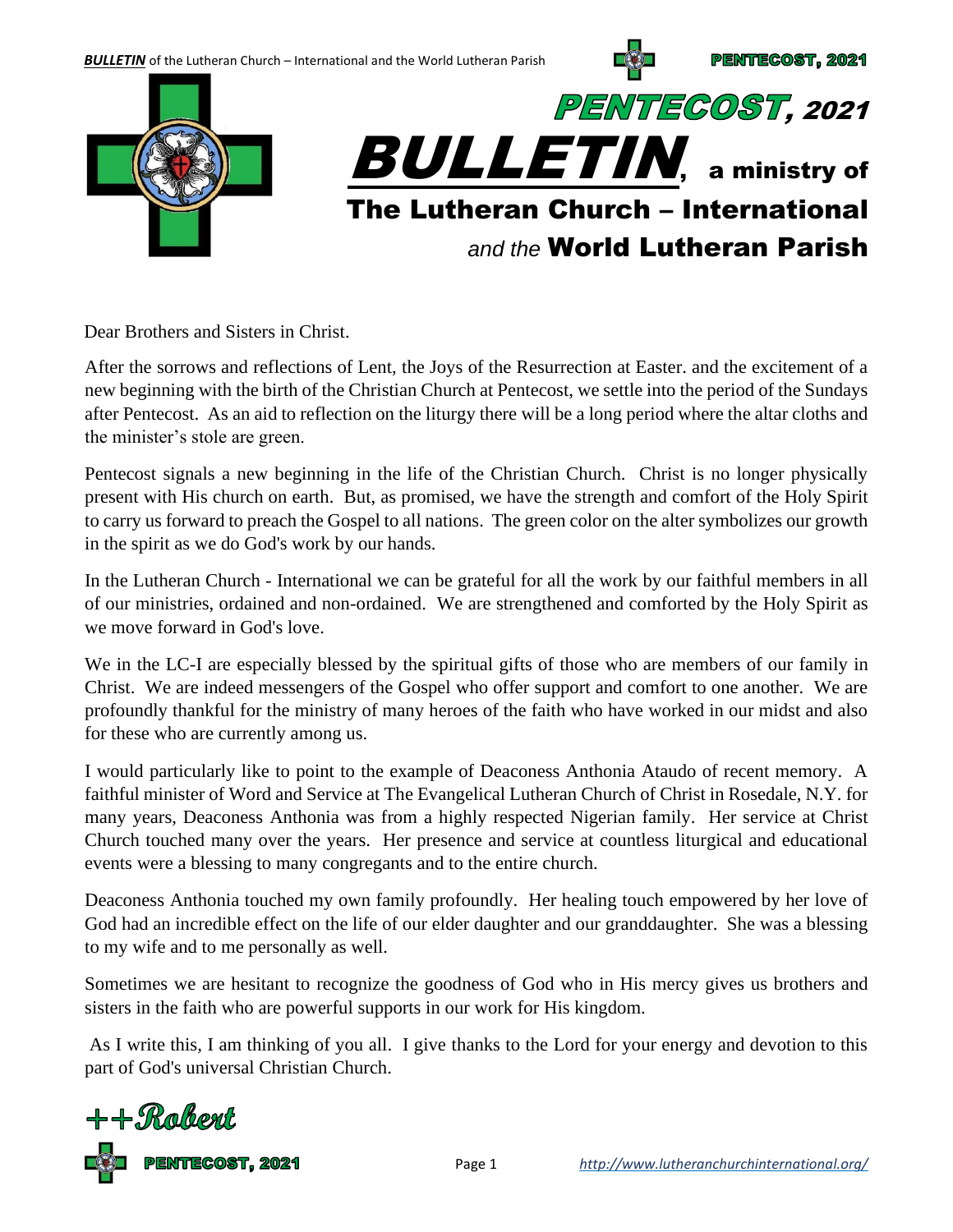

# Special Prayers:

*These prayers have been requested through communication to the archbishop's office. Please include them in your personal prayers and in the prayers of your congregation and let us know of others to be included in our prayers.* 

for our sisters and brothers in the LC-I in India. Pastor Rajendra Tanuku Prasad, Dean for our ministry in India, has informed us of the critical situation due to COVID-19 there. Pastor Prasad has lost a sister to the virus and other members of his family are ill. In India, there is a shortage of resources not only to treat the infected, but even to give a decent burial or cremation to the dead. Please pray for their pastors, congregants and families!

for our associates in ministry in Brazil. Pastor Nelson Da Costa Filho says that the situation there is disastrous.

for Ademar Terumassa Fudimori and for Eduardo Kenji Fudimori.

for all those suffering from the scourge of COVID throughout the world.

- ⋕ for the Very Reverend William Babbitt and his ministries in the LC-I.
	- for Bishop Juan and Carmen Cepero.
	- for the Evangelical Lutheran Church of Christ, Rosedale NY in their Pastoral Call process.
	- in thanksgiving for better health for Julie, daughter of Archbishop Robert and Lynn Hotes.
- in thanksgiving for the faithful leadership and service by the LC-I deacons, pastors, bishops and all others.
- for our new contacts for partnership in ministry in Africa.
- for developing communities of faith under the care of Pastors Bruce Hackman and Arthur Hebbeler.
- for all members of the LC-I Executive Board.
- ╬ for all the saints in the Church Militant and in thanksgiving for all the saints in the Church Triumphant.
- ᆥ for The Rev. Steve Gewecke, elected to be the next NJ District President (LCMS); and for NJ District President Anthony Steinbronn upon his retirement in August 2021 after three terms in office.
- for the many U.S. Capitol Police and District of Columbia officers injured on the January 6 attack on the U.S. ╬ Capitol and still suffering the effects; and for their families who continue to support them and their service.





for dealing with painful memories.

쁢 ╬

╬ ╬ for the memory of the Tulsa Race Massacre, June 1921, in which hundreds were deliberately killed and injured during the firebomb attack on the ground and from the air; and over 15,000 were left homeless in the racial violence that targeted and silenced the relatively affluent "Black Wall Street" Greenwood area of Tulsa, OK.

for the memory of the 215 Tk'emlúps te Secwet per First Nation children whose remains were recently found at the Kamloops Indian Residential School in British Columbia, some as young as three. Residential schools were established in the United States and Canada to implement and hide forced cultural, language and religious suppression and assimilation. Pray for the victims, families and communities.

for the victims of daily gun violence and frequent mass shootings in the United States; and for guidance, justice and the willingness to end this violence.

for the victims of war especially in the recent attacks in Israel and Gaza.

for the memory of military and law enforcement men and women who gave their lives in the service of our country and the protection of our freedom. In the U.S., 18 service members died since Memorial Day, 2020; 377 law enforcement officers have died in the line of duty since Memorial Day 2020.



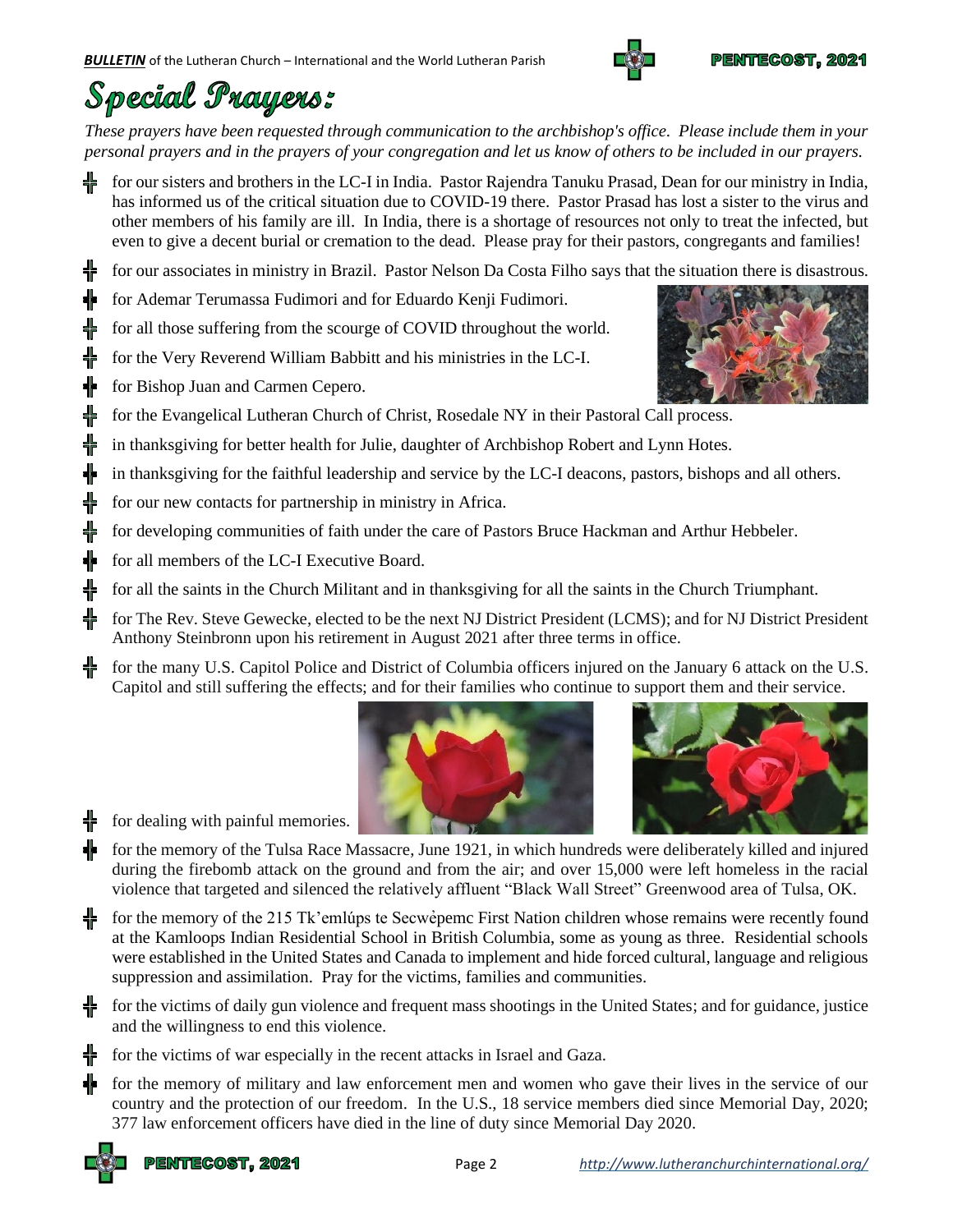*BULLETIN* of the Lutheran Church – International and the World Lutheran Parish



## When Messiah Comes: Truth and Justice!

It is hard to believe that the Broadway hit musical "Fiddler on the Roof" has been heard and enjoyed for almost 60 years (and 3,242 performances on Broadway!), and the Oscar-winning film is now over 50 years old! Based on the stories of Sholom Aleichim, the beloved music and drama have been a part of Jewish theatrical lore and our popular culture. It is even quoted in difficult political circumstances:

*Leibesh: Is there a proper blessing for the czar? Rabbi: A blessing for the czar? Of course. May God bless and keep the czar - far away from us.*

But one of the original songs by Sheldon Harnick never made the production; it was considered too slow and comical at a very poignant and tragic time in the story, when the people of Anatevka are forced to leave - forever. This now-loved song is "*When Messiah Comes!*"

*Mendel* (the rabbi's son to his father): *We've been waiting for the Messiah all our lives. Wouldn't this be a good time for him to come? Tevye* (before the rabbi can answer, says, singing)**:**

*When Messiah comes, he will say to us, "I apologize that I took so long. But I had a little trouble finding you, over here a few, over there a few….. You were hard to re-unite But, everything is going to be alright.*

*"Up in heaven there how I wrung my hands when they exiled you from the Promised Land. Into Babylon you went like castaways, On the first of many, many moving days. What a day…. and what a blow! How terrible I felt you'll never know."*

*Since that day Many men said to us, "get thee out." Kings they were, gone they are. We're still here…….*

*When Messiah comes, he will say to us, "Don't you think I know what a time you had? Now I'm here, you'll see how quickly things improve. And you won't have to move unless you want to move. You shall never more take flight. Yes! Everything is going to be alright!"*

*When Messiah comes, he will say to us, "I was worried sick if you'd last or not, And I spoke to God and said, 'Would that be fair, If Messiah came and there was no one there?' And the Lord replied to me, 'Wait! Everything will be alright, you'll see!'"*

*Many times, many men, took our homes, Took our lives. Kings they were, gone they are. We're still here!*

*When Messiah comes and his reign begins Truth and justice then shall appear on Earth. But if this reward we would be worthy of: We must keep our covenant with God above. So be patient and devout…. and Gather up your things and get thee out!*

#### Listen to a video: *<https://youtu.be/dvzz3qaWrVw>*

We know that **the Messiah, long-awaited, has come and will come again!** But have we, as God's People during this "waiting time," committed ourselves to the promised and delivered gifts of Truth and justice? There is a covenant that God made with us and which we are expected to follow with patience and devotion.

The gift of salvation has already been given, but there is still the expectation of our faithful life of worship centered in Word and Sacrament (*leitourgia*), proclamation of the Good News of Jesus (*kerygma*), teaching of Christian Truth (*didache*), loving fellowship between Christians (*koinonia*), a spiritual Life of Prayer, Bible-reading, and Devotion (*eusebia*), care of those in need (*diakonia*), evangelization of those who do not know Christ (*apostolé*), and the good order and tranquility of the Church in accordance with universal Christian governance (*episcopé*).

And so we live – in Truth and justice!

Bishop Richard W. Horn, LC-I Secretary, Editor